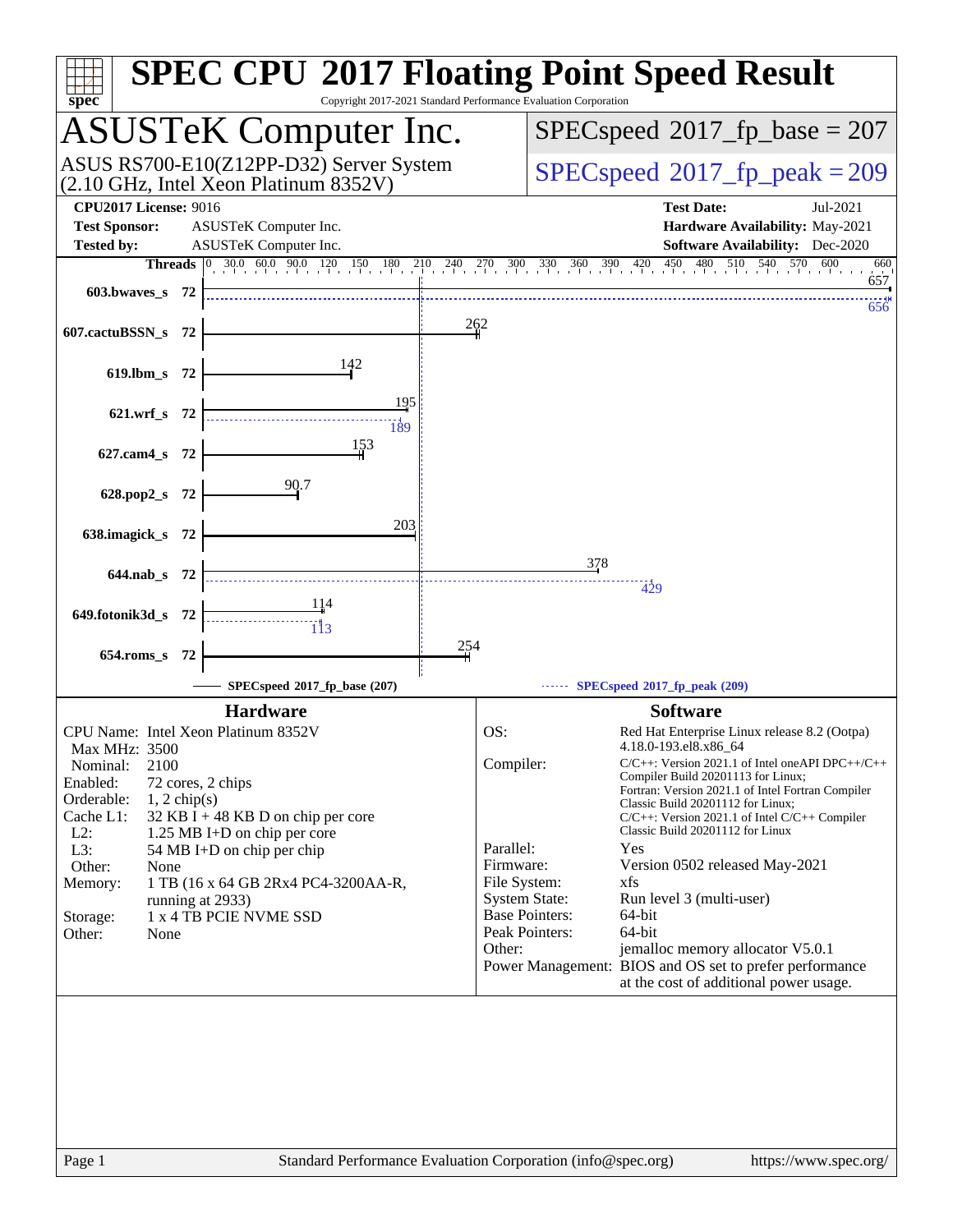# **[spec](http://www.spec.org/)**

## **[SPEC CPU](http://www.spec.org/auto/cpu2017/Docs/result-fields.html#SPECCPU2017FloatingPointSpeedResult)[2017 Floating Point Speed Result](http://www.spec.org/auto/cpu2017/Docs/result-fields.html#SPECCPU2017FloatingPointSpeedResult)**

Copyright 2017-2021 Standard Performance Evaluation Corporation

## ASUSTeK Computer Inc.

(2.10 GHz, Intel Xeon Platinum 8352V) ASUS RS700-E10(Z12PP-D32) Server System  $SPECspeed@2017$  $SPECspeed@2017$  fp\_peak = 209

[SPECspeed](http://www.spec.org/auto/cpu2017/Docs/result-fields.html#SPECspeed2017fpbase)<sup>®</sup>2017 fp base = 207

**[Test Sponsor:](http://www.spec.org/auto/cpu2017/Docs/result-fields.html#TestSponsor)** ASUSTeK Computer Inc. **[Hardware Availability:](http://www.spec.org/auto/cpu2017/Docs/result-fields.html#HardwareAvailability)** May-2021

**[CPU2017 License:](http://www.spec.org/auto/cpu2017/Docs/result-fields.html#CPU2017License)** 9016 **[Test Date:](http://www.spec.org/auto/cpu2017/Docs/result-fields.html#TestDate)** Jul-2021 **[Tested by:](http://www.spec.org/auto/cpu2017/Docs/result-fields.html#Testedby)** ASUSTeK Computer Inc. **[Software Availability:](http://www.spec.org/auto/cpu2017/Docs/result-fields.html#SoftwareAvailability)** Dec-2020

#### **[Results Table](http://www.spec.org/auto/cpu2017/Docs/result-fields.html#ResultsTable)**

|                            | <b>Base</b>    |                |       |                |       | <b>Peak</b>    |       |                |                |              |                |              |                |              |
|----------------------------|----------------|----------------|-------|----------------|-------|----------------|-------|----------------|----------------|--------------|----------------|--------------|----------------|--------------|
| <b>Benchmark</b>           | <b>Threads</b> | <b>Seconds</b> | Ratio | <b>Seconds</b> | Ratio | <b>Seconds</b> | Ratio | <b>Threads</b> | <b>Seconds</b> | <b>Ratio</b> | <b>Seconds</b> | <b>Ratio</b> | <b>Seconds</b> | <b>Ratio</b> |
| 603.bwayes_s               | 72             | 89.9           | 656   | 89.6           | 658   | 89.7           | 657   | 72             | 90.3           | 653          | 89.7           | 658          | 90.0           | 656          |
| 607.cactuBSSN s            | 72             | 63.7           | 262   | 63.0           | 264   | 63.9           | 261   | 72             | 63.7           | 262          | 63.0           | 264          | 63.9           | 261          |
| $619.1$ bm s               | 72             | 37.0           | 142   | 36.7           | 143   | 37.1           | 141   | 72             | 37.0           | 142          | 36.7           | 143          | 37.1           | 141          |
| $621.wrf$ s                | 72             | 68.1           | 194   | 67.9           | 195   | 67.5           | 196   | 72             | 70.1           | 189          | 70.2           | 188          | 70.0           | 189          |
| $627$ .cam $4 \text{ s}$   | 72             | 59.4           | 149   | 57.7           | 154   | 58.0           | 153   | 72             | 59.4           | 149          | 57.7           | 154          | 58.0           | <b>153</b>   |
| $628.pop2_s$               | 72             | 130            | 91.1  | 132            | 89.9  | 131            | 90.7  | 72             | 130            | 91.1         | 132            | 89.9         | 131            | 90.7         |
| 638.imagick_s              | 72             | 71.2           | 203   | 71.0           | 203   | 71.2           | 203   | 72             | 71.2           | 203          | 71.0           | 203          | 71.2           | 203          |
| $644$ .nab s               | 72             | 46.3           | 377   | 46.3           | 378   | 46.2           | 378   | 72             | 40.7           | 429          | 40.7           | 429          | 40.7           | 429          |
| 649.fotonik3d s            | 72             | 80.2           | 114   | 79.0           | 115   | 80.0           | 114   | 72             | 80.5           | 113          | 81.4           | 112          | 80.6           | <u>113</u>   |
| $654$ .roms s              | 72             | 61.9           | 254   | 61.8           | 255   | 62.7           | 251   | 72             | 61.9           | 254          | 61.8           | 255          | 62.7           | 251          |
| $SPECspeed*2017$ fp base = |                |                | 207   |                |       |                |       |                |                |              |                |              |                |              |

**[SPECspeed](http://www.spec.org/auto/cpu2017/Docs/result-fields.html#SPECspeed2017fppeak)[2017\\_fp\\_peak =](http://www.spec.org/auto/cpu2017/Docs/result-fields.html#SPECspeed2017fppeak) 209**

Results appear in the [order in which they were run.](http://www.spec.org/auto/cpu2017/Docs/result-fields.html#RunOrder) Bold underlined text [indicates a median measurement](http://www.spec.org/auto/cpu2017/Docs/result-fields.html#Median).

#### **[Operating System Notes](http://www.spec.org/auto/cpu2017/Docs/result-fields.html#OperatingSystemNotes)**

 Stack size set to unlimited using "ulimit -s unlimited" OS set to performance mode via cpupower frequency-set -g performance

#### **[Environment Variables Notes](http://www.spec.org/auto/cpu2017/Docs/result-fields.html#EnvironmentVariablesNotes)**

Environment variables set by runcpu before the start of the run: KMP\_AFFINITY = "granularity=fine,compact" LD LIBRARY PATH =  $\sqrt{2}$  /  $\frac{118}{100}$  /  $\frac{116}{100}$  /  $\frac{118}{100}$  /  $\frac{1164}{100}$ MALLOC\_CONF = "retain:true" OMP STACKSIZE = "192M"

#### **[General Notes](http://www.spec.org/auto/cpu2017/Docs/result-fields.html#GeneralNotes)**

 Binaries compiled on a system with 1x Intel Core i9-7980XE CPU + 64GB RAM memory using Redhat Enterprise Linux 8.0 Transparent Huge Pages enabled by default Prior to runcpu invocation Filesystem page cache synced and cleared with: sync; echo 3> /proc/sys/vm/drop\_caches NA: The test sponsor attests, as of date of publication, that CVE-2017-5754 (Meltdown) is mitigated in the system as tested and documented. Yes: The test sponsor attests, as of date of publication, that CVE-2017-5753 (Spectre variant 1) is mitigated in the system as tested and documented. Yes: The test sponsor attests, as of date of publication, that CVE-2017-5715 (Spectre variant 2) is mitigated in the system as tested and documented. jemalloc, a general purpose malloc implementation

**(Continued on next page)**

| Standard Performance Evaluation Corporation (info@spec.org)<br>Page 2 | https://www.spec.org/ |
|-----------------------------------------------------------------------|-----------------------|
|-----------------------------------------------------------------------|-----------------------|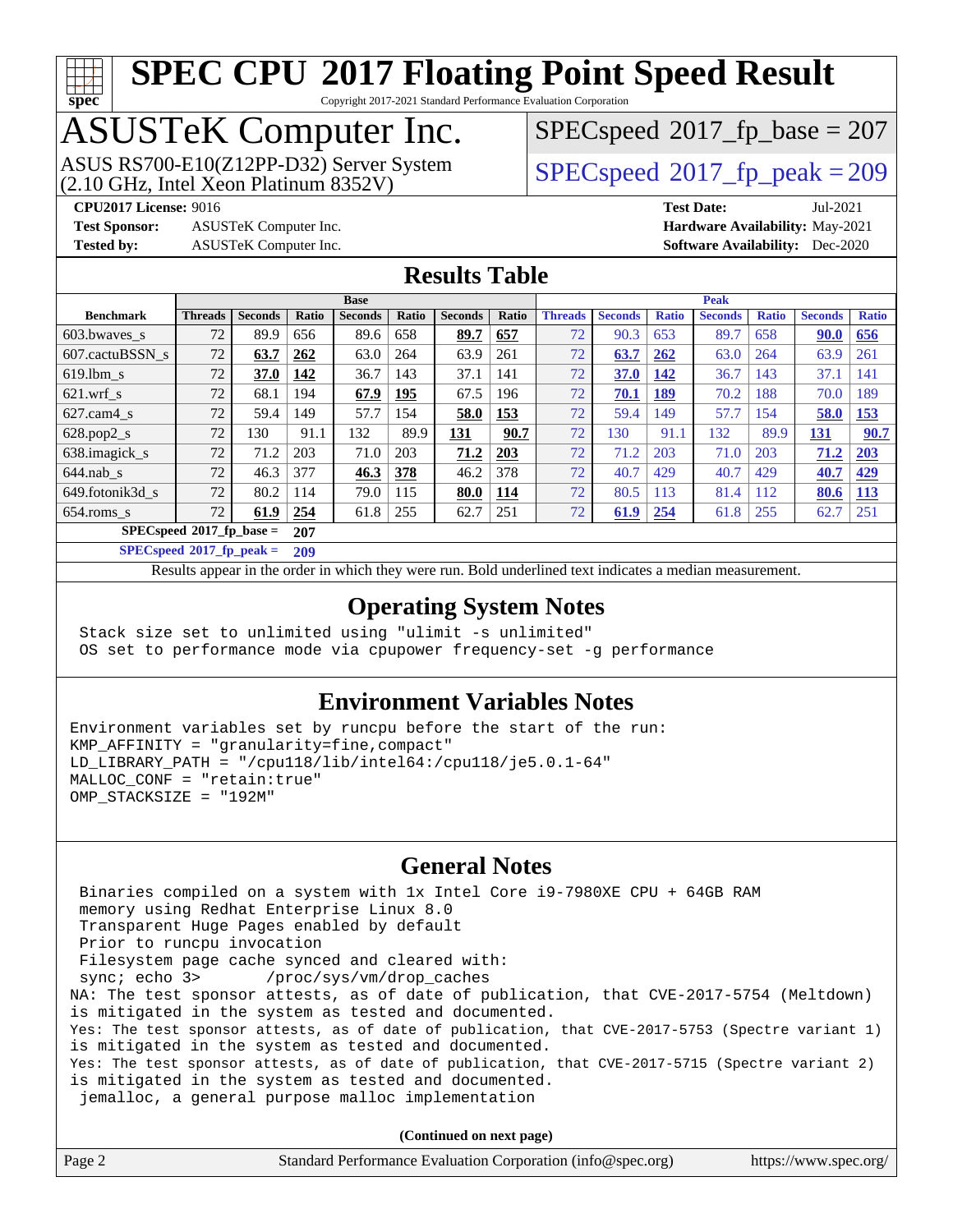

Copyright 2017-2021 Standard Performance Evaluation Corporation

## ASUSTeK Computer Inc.

(2.10 GHz, Intel Xeon Platinum 8352V) ASUS RS700-E10(Z12PP-D32) Server System  $SPECspeed@2017$  $SPECspeed@2017$  fp\_peak = 209

[SPECspeed](http://www.spec.org/auto/cpu2017/Docs/result-fields.html#SPECspeed2017fpbase)<sup>®</sup>2017 fp base = 207

**[Tested by:](http://www.spec.org/auto/cpu2017/Docs/result-fields.html#Testedby)** ASUSTeK Computer Inc. **[Software Availability:](http://www.spec.org/auto/cpu2017/Docs/result-fields.html#SoftwareAvailability)** Dec-2020

**[CPU2017 License:](http://www.spec.org/auto/cpu2017/Docs/result-fields.html#CPU2017License)** 9016 **[Test Date:](http://www.spec.org/auto/cpu2017/Docs/result-fields.html#TestDate)** Jul-2021 **[Test Sponsor:](http://www.spec.org/auto/cpu2017/Docs/result-fields.html#TestSponsor)** ASUSTeK Computer Inc. **[Hardware Availability:](http://www.spec.org/auto/cpu2017/Docs/result-fields.html#HardwareAvailability)** May-2021

#### **[General Notes \(Continued\)](http://www.spec.org/auto/cpu2017/Docs/result-fields.html#GeneralNotes)**

 built with the RedHat Enterprise 7.5, and the system compiler gcc 4.8.5 sources available from jemalloc.net or <https://github.com/jemalloc/jemalloc/releases>

#### **[Platform Notes](http://www.spec.org/auto/cpu2017/Docs/result-fields.html#PlatformNotes)**

Page 3 Standard Performance Evaluation Corporation [\(info@spec.org\)](mailto:info@spec.org) <https://www.spec.org/> BIOS Configuration: VT-d = Disabled Patrol Scrub = Disabled Hyper-Threading = Disable Engine Boost = Aggressive SR-IOV Support = Disabled BMC Configuration: Fan mode = Full speed mode Sysinfo program /cpu118/bin/sysinfo Rev: r6622 of 2021-04-07 982a61ec0915b55891ef0e16acafc64d running on localhost.localdomain Tue Jul 20 06:32:32 2021 SUT (System Under Test) info as seen by some common utilities. For more information on this section, see <https://www.spec.org/cpu2017/Docs/config.html#sysinfo> From /proc/cpuinfo model name : Intel(R) Xeon(R) Platinum 8352V CPU @ 2.10GHz 2 "physical id"s (chips) 72 "processors" cores, siblings (Caution: counting these is hw and system dependent. The following excerpts from /proc/cpuinfo might not be reliable. Use with caution.) cpu cores : 36 siblings : 36 physical 0: cores 0 1 2 3 4 5 6 7 8 9 10 11 12 13 14 15 16 17 18 19 20 21 22 23 24 25 26 27 28 29 30 31 32 33 34 35 physical 1: cores 0 1 2 3 4 5 6 7 8 9 10 11 12 13 14 15 16 17 18 19 20 21 22 23 24 25 26 27 28 29 30 31 32 33 34 35 From lscpu from util-linux 2.32.1: Architecture: x86\_64 CPU op-mode(s): 32-bit, 64-bit Byte Order: Little Endian  $CPU(s):$  72 On-line CPU(s) list: 0-71 Thread(s) per core: 1 Core(s) per socket: 36 Socket(s): 2 NUMA node(s): 2 Vendor ID: GenuineIntel **(Continued on next page)**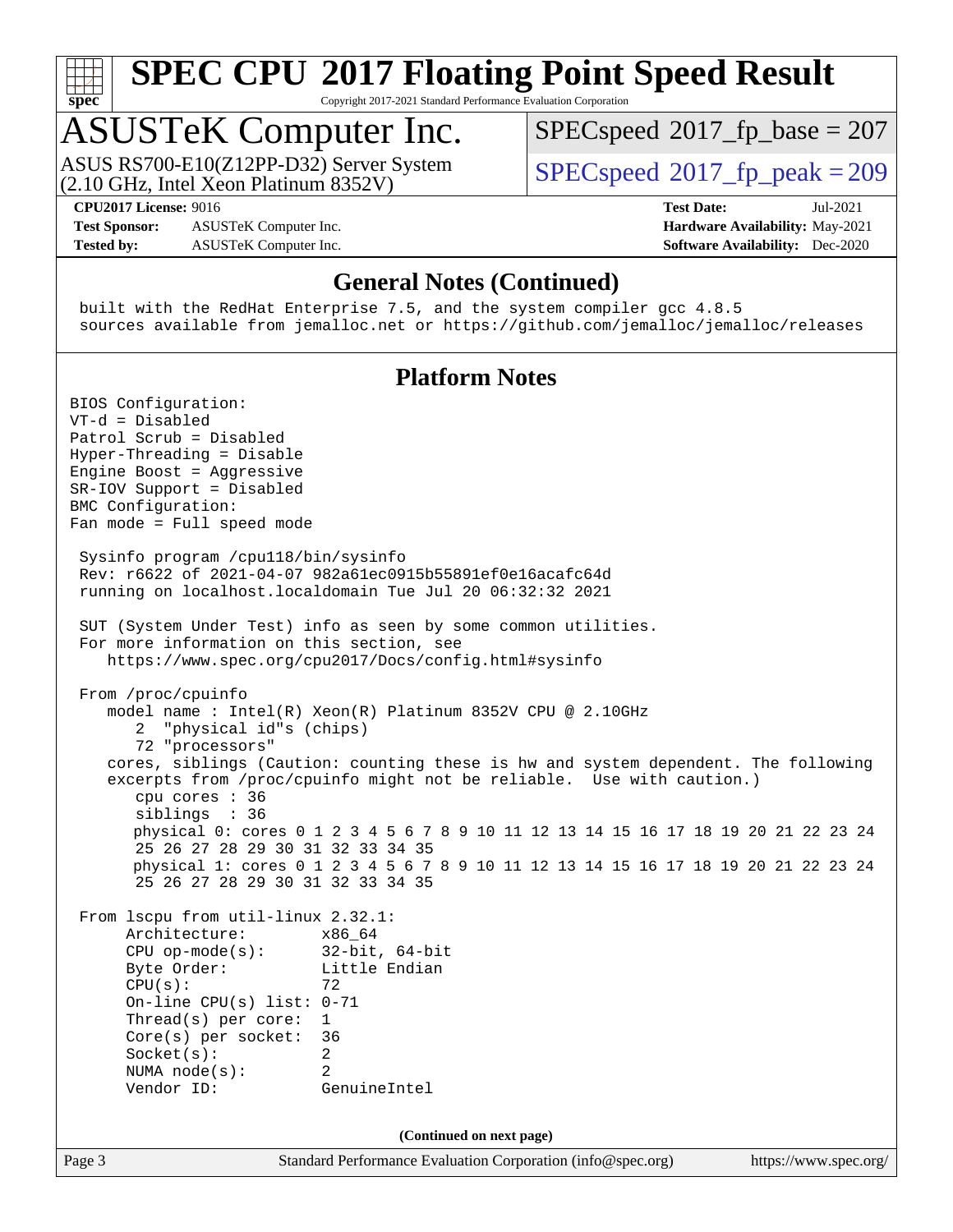

Copyright 2017-2021 Standard Performance Evaluation Corporation

# ASUSTeK Computer Inc.<br>ASUS RS700-E10(Z12PP-D32) Server System

(2.10 GHz, Intel Xeon Platinum 8352V)

 $SPECspeed^{\circledcirc}2017_fp\_base = 207$  $SPECspeed^{\circledcirc}2017_fp\_base = 207$ 

 $SPECspeed@2017_fp\_peak = 209$  $SPECspeed@2017_fp\_peak = 209$ 

**[Test Sponsor:](http://www.spec.org/auto/cpu2017/Docs/result-fields.html#TestSponsor)** ASUSTeK Computer Inc. **[Hardware Availability:](http://www.spec.org/auto/cpu2017/Docs/result-fields.html#HardwareAvailability)** May-2021 **[Tested by:](http://www.spec.org/auto/cpu2017/Docs/result-fields.html#Testedby)** ASUSTeK Computer Inc. **[Software Availability:](http://www.spec.org/auto/cpu2017/Docs/result-fields.html#SoftwareAvailability)** Dec-2020

**[CPU2017 License:](http://www.spec.org/auto/cpu2017/Docs/result-fields.html#CPU2017License)** 9016 **[Test Date:](http://www.spec.org/auto/cpu2017/Docs/result-fields.html#TestDate)** Jul-2021

#### **[Platform Notes \(Continued\)](http://www.spec.org/auto/cpu2017/Docs/result-fields.html#PlatformNotes)**

| CPU family:                                                | 6                                                                                       |  |  |  |  |  |
|------------------------------------------------------------|-----------------------------------------------------------------------------------------|--|--|--|--|--|
| Model:                                                     | 106                                                                                     |  |  |  |  |  |
| Model name:                                                | $Intel(R) Xeon(R) Platinum 8352V CPU @ 2.10GHz$                                         |  |  |  |  |  |
| Stepping:                                                  | 6                                                                                       |  |  |  |  |  |
| CPU MHz:                                                   | 2550.877                                                                                |  |  |  |  |  |
| CPU max MHz:                                               | 3500.0000                                                                               |  |  |  |  |  |
| CPU min MHz:                                               | 800.0000                                                                                |  |  |  |  |  |
| BogoMIPS:                                                  | 4200.00                                                                                 |  |  |  |  |  |
| Virtualization:                                            | $VT - x$                                                                                |  |  |  |  |  |
| Lld cache:                                                 | 48K                                                                                     |  |  |  |  |  |
| Lli cache:                                                 | 32K                                                                                     |  |  |  |  |  |
| L2 cache:                                                  | 1280K                                                                                   |  |  |  |  |  |
| $L3$ cache:                                                | 55296K                                                                                  |  |  |  |  |  |
| NUMA $node0$ $CPU(s)$ :                                    | $0 - 35$                                                                                |  |  |  |  |  |
| NUMA nodel $CPU(s):$                                       | $36 - 71$                                                                               |  |  |  |  |  |
| Flags:                                                     | fpu vme de pse tsc msr pae mce cx8 apic sep mtrr pge mca cmov                           |  |  |  |  |  |
|                                                            | pat pse36 clflush dts acpi mmx fxsr sse sse2 ss ht tm pbe syscall nx pdpelgb rdtscp     |  |  |  |  |  |
|                                                            | lm constant_tsc art arch_perfmon pebs bts rep_good nopl xtopology nonstop_tsc cpuid     |  |  |  |  |  |
|                                                            | aperfmperf pni pclmulqdq dtes64 monitor ds_cpl vmx smx est tm2 ssse3 sdbg fma cx16      |  |  |  |  |  |
|                                                            | xtpr pdcm pcid dca sse4_1 sse4_2 x2apic movbe popcnt tsc_deadline_timer aes xsave       |  |  |  |  |  |
|                                                            | avx f16c rdrand lahf_lm abm 3dnowprefetch cpuid_fault epb cat_13 invpcid_single ssbd    |  |  |  |  |  |
|                                                            | mba ibrs ibpb stibp ibrs_enhanced tpr_shadow vnmi flexpriority ept vpid fsgsbase        |  |  |  |  |  |
|                                                            | tsc_adjust bmil hle avx2 smep bmi2 erms invpcid rtm cqm rdt_a avx512f avx512dq          |  |  |  |  |  |
|                                                            | rdseed adx smap avx512ifma clflushopt clwb intel_pt avx512cd sha_ni avx512bw            |  |  |  |  |  |
|                                                            | avx512vl xsaveopt xsavec xgetbvl xsaves cqm_llc cqm_occup_llc cqm_mbm_total             |  |  |  |  |  |
|                                                            | cqm_mbm_local wbnoinvd dtherm ida arat pln pts hwp hwp_act_window hwp_epp               |  |  |  |  |  |
|                                                            | hwp_pkg_req avx512vbmi umip pku ospke avx512_vbmi2 gfni vaes vpclmulqdq avx512_vnni     |  |  |  |  |  |
|                                                            | avx512_bitalg tme avx512_vpopcntdq la57 rdpid md_clear pconfig flush_l1d                |  |  |  |  |  |
| arch_capabilities                                          |                                                                                         |  |  |  |  |  |
|                                                            |                                                                                         |  |  |  |  |  |
| /proc/cpuinfo cache data                                   |                                                                                         |  |  |  |  |  |
| cache size : 55296 KB                                      |                                                                                         |  |  |  |  |  |
|                                                            |                                                                                         |  |  |  |  |  |
| From numactl --hardware                                    |                                                                                         |  |  |  |  |  |
|                                                            | WARNING: a numactl 'node' might or might not correspond to a physical chip.             |  |  |  |  |  |
| $available: 2 nodes (0-1)$                                 |                                                                                         |  |  |  |  |  |
|                                                            | node 0 cpus: 0 1 2 3 4 5 6 7 8 9 10 11 12 13 14 15 16 17 18 19 20 21 22 23 24 25 26 27  |  |  |  |  |  |
| 28 29 30 31 32 33 34 35                                    |                                                                                         |  |  |  |  |  |
| node 0 size: 515664 MB<br>node 0 free: 508689 MB           |                                                                                         |  |  |  |  |  |
|                                                            |                                                                                         |  |  |  |  |  |
|                                                            | node 1 cpus: 36 37 38 39 40 41 42 43 44 45 46 47 48 49 50 51 52 53 54 55 56 57 58 59 60 |  |  |  |  |  |
| 61 62 63 64 65 66 67 68 69 70 71<br>node 1 size: 516057 MB |                                                                                         |  |  |  |  |  |
| node 1 free: 513557 MB                                     |                                                                                         |  |  |  |  |  |
|                                                            |                                                                                         |  |  |  |  |  |
| node distances:                                            |                                                                                         |  |  |  |  |  |
| node<br>0<br>1<br>0:<br>20<br>10                           |                                                                                         |  |  |  |  |  |
|                                                            |                                                                                         |  |  |  |  |  |
| (Continued on next page)                                   |                                                                                         |  |  |  |  |  |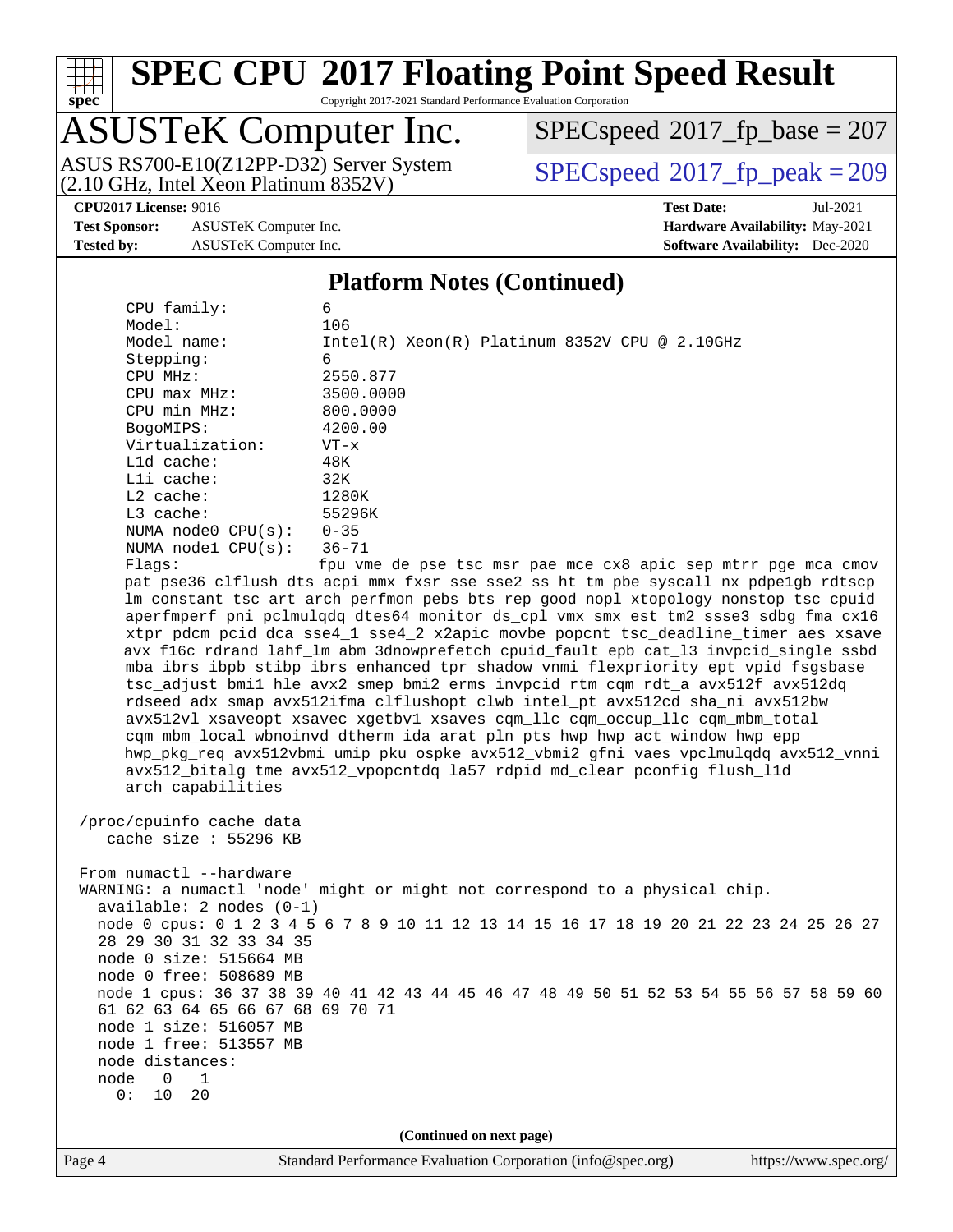

**(Continued on next page)**

Page 5 Standard Performance Evaluation Corporation [\(info@spec.org\)](mailto:info@spec.org) <https://www.spec.org/>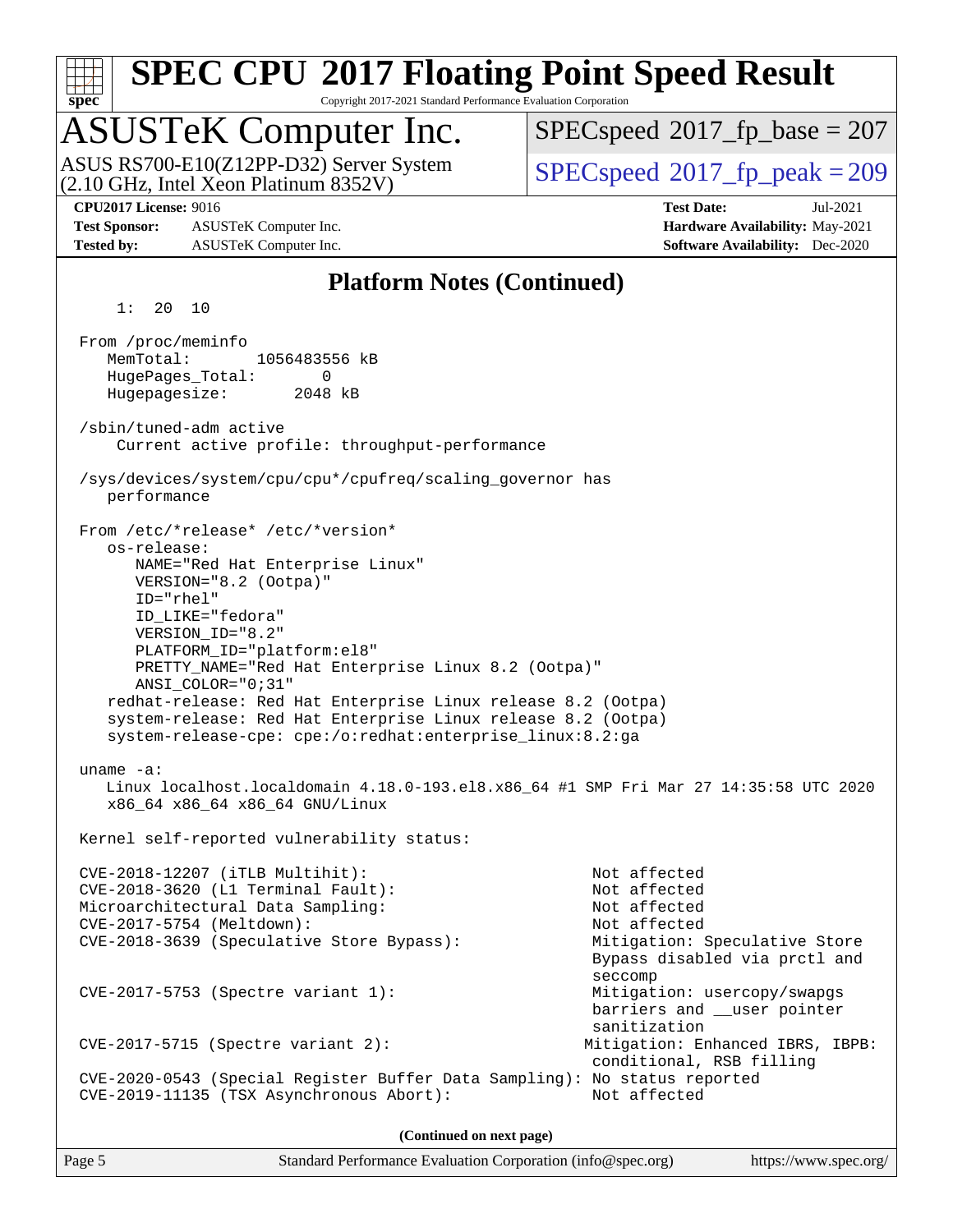| <b>SPEC CPU®2017 Floating Point Speed Result</b><br>Copyright 2017-2021 Standard Performance Evaluation Corporation<br>$spec^*$                                                                                                                                                                                                                                                                                                                            |                                                                                                            |  |  |  |  |
|------------------------------------------------------------------------------------------------------------------------------------------------------------------------------------------------------------------------------------------------------------------------------------------------------------------------------------------------------------------------------------------------------------------------------------------------------------|------------------------------------------------------------------------------------------------------------|--|--|--|--|
| <b>ASUSTeK Computer Inc.</b>                                                                                                                                                                                                                                                                                                                                                                                                                               | $SPEC speed^{\circ}2017\_fp\_base = 207$                                                                   |  |  |  |  |
| ASUS RS700-E10(Z12PP-D32) Server System<br>(2.10 GHz, Intel Xeon Platinum 8352V)                                                                                                                                                                                                                                                                                                                                                                           | $SPEC speed^{\circ}2017$ _fp_peak = 209                                                                    |  |  |  |  |
| <b>CPU2017 License: 9016</b><br><b>Test Sponsor:</b><br>ASUSTeK Computer Inc.<br><b>Tested by:</b><br>ASUSTeK Computer Inc.                                                                                                                                                                                                                                                                                                                                | <b>Test Date:</b><br>Jul-2021<br>Hardware Availability: May-2021<br><b>Software Availability:</b> Dec-2020 |  |  |  |  |
| <b>Platform Notes (Continued)</b>                                                                                                                                                                                                                                                                                                                                                                                                                          |                                                                                                            |  |  |  |  |
| run-level 3 Jul 19 16:37                                                                                                                                                                                                                                                                                                                                                                                                                                   |                                                                                                            |  |  |  |  |
| SPEC is set to: /cpull8<br>Filesystem<br>Type Size Used Avail Use% Mounted on<br>2.6T 107G 2.5T<br>/dev/mapper/rhel-root xfs                                                                                                                                                                                                                                                                                                                               | $5\%$ /                                                                                                    |  |  |  |  |
| From /sys/devices/virtual/dmi/id<br>Vendor:<br>ASUSTeK COMPUTER INC.<br>Product:<br>RS700-E10-RS12U<br>Product Family: Server                                                                                                                                                                                                                                                                                                                              |                                                                                                            |  |  |  |  |
| Additional information from dmidecode 3.2 follows. WARNING: Use caution when you<br>interpret this section. The 'dmidecode' program reads system data which is "intended to<br>allow hardware to be accurately determined", but the intent may not be met, as there are<br>frequent changes to hardware, firmware, and the "DMTF SMBIOS" standard.<br>Memory:<br>16x NO DIMM NO DIMM<br>16x Samsung M393A8G40AB2-CWE 64 GB 2 rank 3200, configured at 2933 |                                                                                                            |  |  |  |  |
| BIOS:<br>BIOS Vendor:<br>American Megatrends Inc.<br>BIOS Version:<br>0502<br>05/07/2021<br>BIOS Date:<br>5.2<br>BIOS Revision:                                                                                                                                                                                                                                                                                                                            |                                                                                                            |  |  |  |  |
| (End of data from sysinfo program)                                                                                                                                                                                                                                                                                                                                                                                                                         |                                                                                                            |  |  |  |  |
| <b>Compiler Version Notes</b>                                                                                                                                                                                                                                                                                                                                                                                                                              |                                                                                                            |  |  |  |  |
| 619.1bm_s(base, peak) 638.imagick_s(base, peak)<br>С<br>$644.nab_s(base)$                                                                                                                                                                                                                                                                                                                                                                                  |                                                                                                            |  |  |  |  |

------------------------------------------------------------------------------ Intel(R) C Intel(R) 64 Compiler Classic for applications running on Intel(R) 64, Version 2021.1 Build 20201112\_000000 Copyright (C) 1985-2020 Intel Corporation. All rights reserved.

------------------------------------------------------------------------------

============================================================================== C | 644.nab\_s(peak) ------------------------------------------------------------------------------

Intel(R) oneAPI DPC++/C++ Compiler for applications running on Intel(R) 64, Version 2021.1 Build 20201113 Copyright (C) 1985-2020 Intel Corporation. All rights reserved. ------------------------------------------------------------------------------

**(Continued on next page)**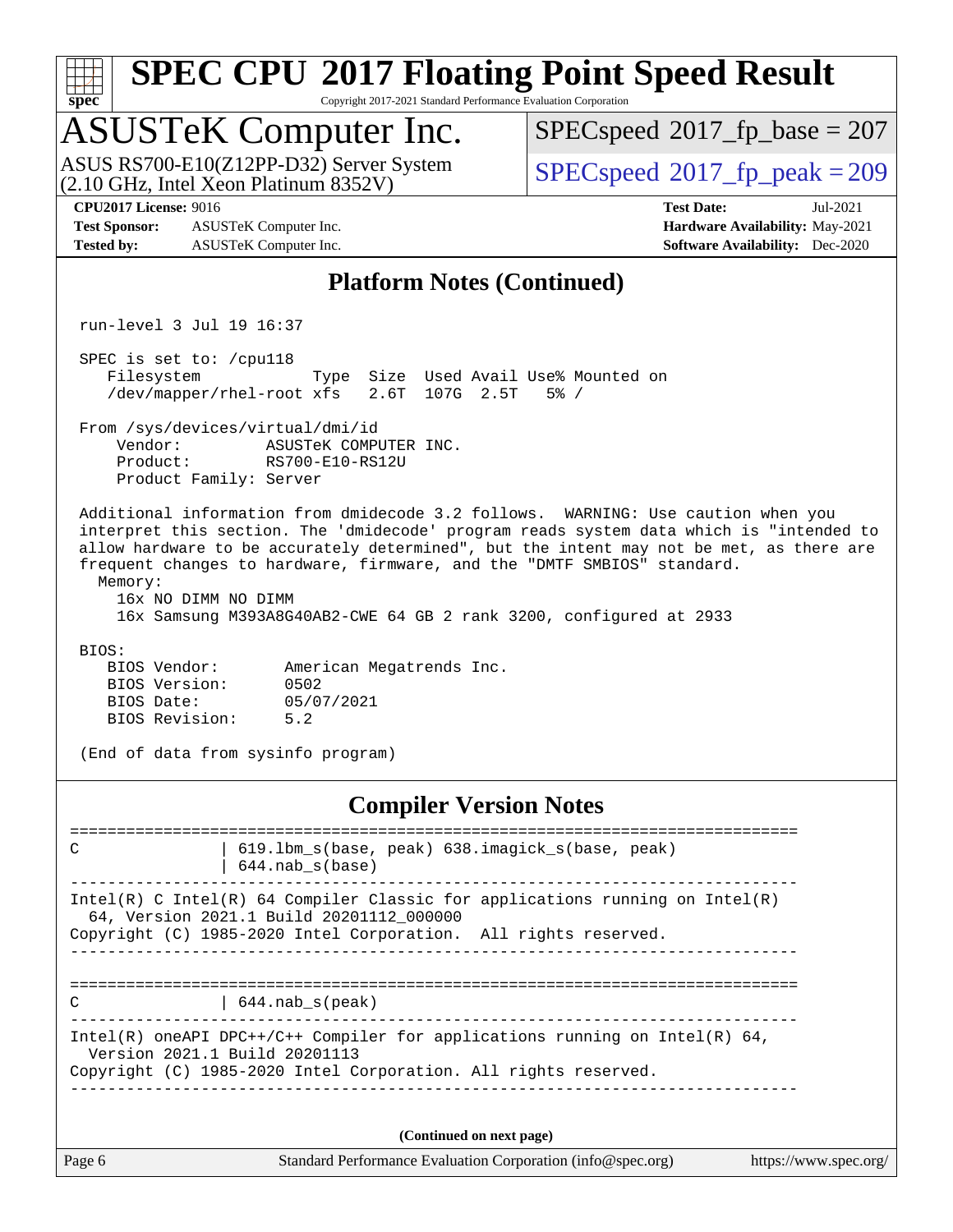| v.<br>ŧ<br>t, |  |  |  |  |  |  |
|---------------|--|--|--|--|--|--|

Copyright 2017-2021 Standard Performance Evaluation Corporation

## ASUSTeK Computer Inc.

ASUS RS700-E10(Z12PP-D32) Server System  $(2.10 \text{ GHz}, \text{ Intel Xeon Platinum } 8352 \text{V})$   $\big| \text{ SPECspeed} \textcircled{2017\_fp\_peak} = 209$  $\big| \text{ SPECspeed} \textcircled{2017\_fp\_peak} = 209$  $\big| \text{ SPECspeed} \textcircled{2017\_fp\_peak} = 209$ 

 $SPEC speed$ <sup>®</sup> $2017$ \_fp\_base = 207

**[Test Sponsor:](http://www.spec.org/auto/cpu2017/Docs/result-fields.html#TestSponsor)** ASUSTeK Computer Inc. **[Hardware Availability:](http://www.spec.org/auto/cpu2017/Docs/result-fields.html#HardwareAvailability)** May-2021 **[Tested by:](http://www.spec.org/auto/cpu2017/Docs/result-fields.html#Testedby)** ASUSTeK Computer Inc. **[Software Availability:](http://www.spec.org/auto/cpu2017/Docs/result-fields.html#SoftwareAvailability)** Dec-2020

**[CPU2017 License:](http://www.spec.org/auto/cpu2017/Docs/result-fields.html#CPU2017License)** 9016 **[Test Date:](http://www.spec.org/auto/cpu2017/Docs/result-fields.html#TestDate)** Jul-2021

#### **[Compiler Version Notes \(Continued\)](http://www.spec.org/auto/cpu2017/Docs/result-fields.html#CompilerVersionNotes)**

| C          | 619.1bm_s(base, peak) 638.imagick_s(base, peak)<br>$644.nab_s(base)$                                                                                                                              |                       |
|------------|---------------------------------------------------------------------------------------------------------------------------------------------------------------------------------------------------|-----------------------|
|            | Intel(R) C Intel(R) 64 Compiler Classic for applications running on Intel(R)<br>64, Version 2021.1 Build 20201112_000000                                                                          |                       |
|            | Copyright (C) 1985-2020 Intel Corporation. All rights reserved.                                                                                                                                   |                       |
|            |                                                                                                                                                                                                   |                       |
| C          | $644.nab_s(peak)$                                                                                                                                                                                 |                       |
|            | Intel(R) oneAPI DPC++/C++ Compiler for applications running on Intel(R) $64$ ,<br>Version 2021.1 Build 20201113<br>Copyright (C) 1985-2020 Intel Corporation. All rights reserved.                |                       |
|            | C++, C, Fortran   607.cactuBSSN_s(base, peak)                                                                                                                                                     |                       |
|            | $Intel(R)$ C++ Intel(R) 64 Compiler Classic for applications running on                                                                                                                           |                       |
|            | Intel(R) 64, Version 2021.1 Build 20201112_000000                                                                                                                                                 |                       |
|            | Copyright (C) 1985-2020 Intel Corporation. All rights reserved.<br>Intel(R) C Intel(R) 64 Compiler Classic for applications running on Intel(R)<br>64, Version 2021.1 Build 20201112_000000       |                       |
|            | Copyright (C) 1985-2020 Intel Corporation. All rights reserved.<br>Intel(R) Fortran Intel(R) 64 Compiler Classic for applications running on<br>Intel(R) 64, Version 2021.1 Build 20201112_000000 |                       |
|            | Copyright (C) 1985-2020 Intel Corporation. All rights reserved.                                                                                                                                   |                       |
|            |                                                                                                                                                                                                   |                       |
| Fortran    | 603.bwaves_s(base, peak) 649.fotonik3d_s(base, peak)<br>654.roms_s(base, peak)                                                                                                                    |                       |
|            | Intel(R) Fortran Intel(R) 64 Compiler Classic for applications running on<br>Intel(R) 64, Version 2021.1 Build 20201112_000000<br>Copyright (C) 1985-2020 Intel Corporation. All rights reserved. |                       |
|            |                                                                                                                                                                                                   |                       |
| Fortran, C | 621.wrf_s(base, peak) 627.cam4_s(base, peak)<br>628.pop2_s(base, peak)                                                                                                                            |                       |
|            | Intel(R) Fortran Intel(R) 64 Compiler Classic for applications running on<br>Intel(R) 64, Version 2021.1 Build 20201112_000000                                                                    |                       |
|            | (Continued on next page)                                                                                                                                                                          |                       |
| Page 7     | Standard Performance Evaluation Corporation (info@spec.org)                                                                                                                                       | https://www.spec.org/ |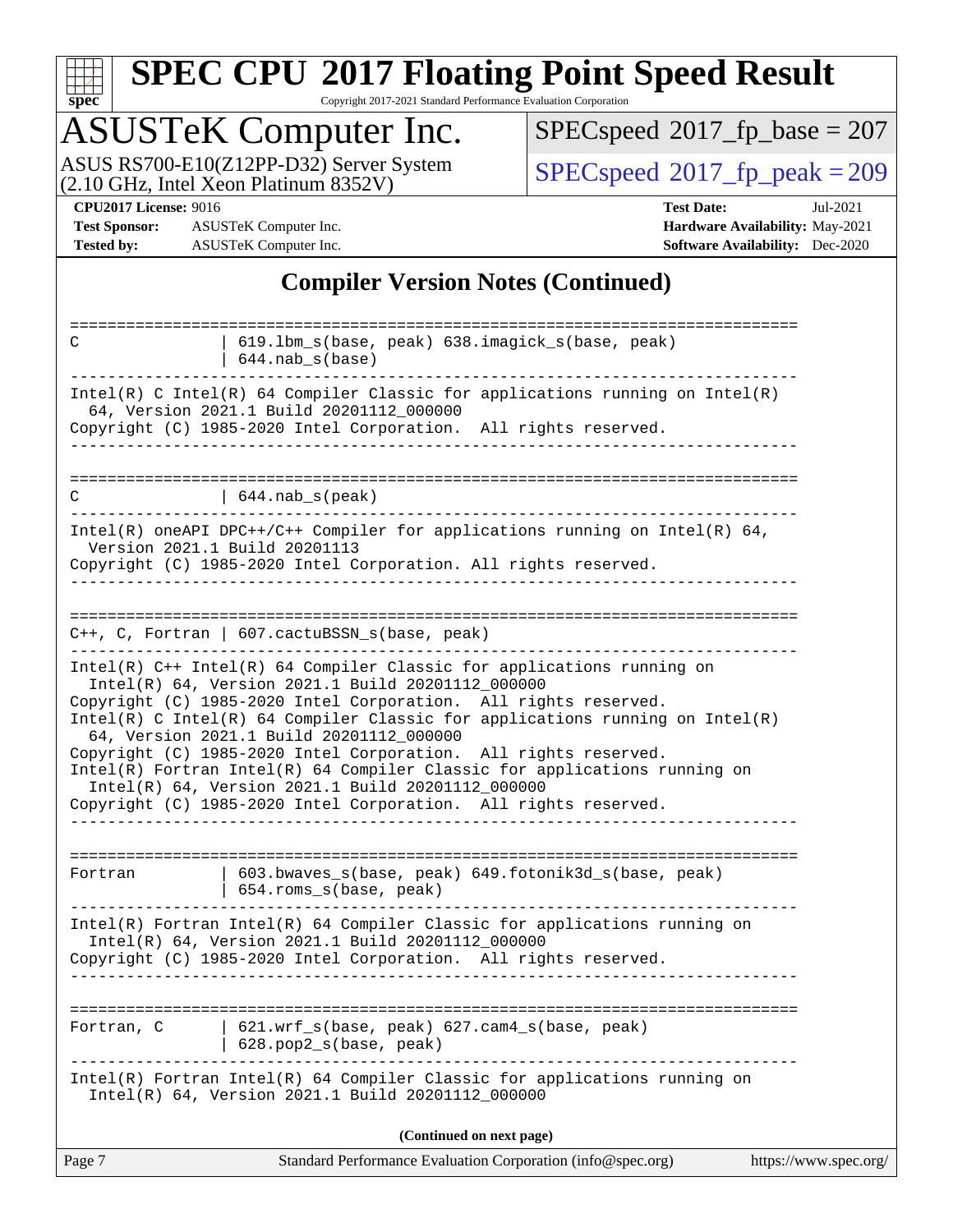

Copyright 2017-2021 Standard Performance Evaluation Corporation

# ASUSTeK Computer Inc.<br>ASUS RS700-E10(Z12PP-D32) Server System

(2.10 GHz, Intel Xeon Platinum 8352V)

[SPECspeed](http://www.spec.org/auto/cpu2017/Docs/result-fields.html#SPECspeed2017fpbase)<sup>®</sup>2017 fp base = 207

[SPECspeed](http://www.spec.org/auto/cpu2017/Docs/result-fields.html#SPECspeed2017fppeak)<sup>®</sup>2017 fp peak = 209

**[Test Sponsor:](http://www.spec.org/auto/cpu2017/Docs/result-fields.html#TestSponsor)** ASUSTeK Computer Inc. **[Hardware Availability:](http://www.spec.org/auto/cpu2017/Docs/result-fields.html#HardwareAvailability)** May-2021 **[Tested by:](http://www.spec.org/auto/cpu2017/Docs/result-fields.html#Testedby)** ASUSTeK Computer Inc. **[Software Availability:](http://www.spec.org/auto/cpu2017/Docs/result-fields.html#SoftwareAvailability)** Dec-2020

**[CPU2017 License:](http://www.spec.org/auto/cpu2017/Docs/result-fields.html#CPU2017License)** 9016 **[Test Date:](http://www.spec.org/auto/cpu2017/Docs/result-fields.html#TestDate)** Jul-2021

#### **[Compiler Version Notes \(Continued\)](http://www.spec.org/auto/cpu2017/Docs/result-fields.html#CompilerVersionNotes)**

Copyright (C) 1985-2020 Intel Corporation. All rights reserved. Intel(R) C Intel(R) 64 Compiler Classic for applications running on Intel(R) 64, Version 2021.1 Build 20201112\_000000 Copyright (C) 1985-2020 Intel Corporation. All rights reserved. ------------------------------------------------------------------------------

#### **[Base Compiler Invocation](http://www.spec.org/auto/cpu2017/Docs/result-fields.html#BaseCompilerInvocation)**

[C benchmarks](http://www.spec.org/auto/cpu2017/Docs/result-fields.html#Cbenchmarks):  $i$ cc

[Fortran benchmarks](http://www.spec.org/auto/cpu2017/Docs/result-fields.html#Fortranbenchmarks): [ifort](http://www.spec.org/cpu2017/results/res2021q3/cpu2017-20210802-28460.flags.html#user_FCbase_intel_ifort_8111460550e3ca792625aed983ce982f94888b8b503583aa7ba2b8303487b4d8a21a13e7191a45c5fd58ff318f48f9492884d4413fa793fd88dd292cad7027ca)

[Benchmarks using both Fortran and C](http://www.spec.org/auto/cpu2017/Docs/result-fields.html#BenchmarksusingbothFortranandC): [ifort](http://www.spec.org/cpu2017/results/res2021q3/cpu2017-20210802-28460.flags.html#user_CC_FCbase_intel_ifort_8111460550e3ca792625aed983ce982f94888b8b503583aa7ba2b8303487b4d8a21a13e7191a45c5fd58ff318f48f9492884d4413fa793fd88dd292cad7027ca) [icc](http://www.spec.org/cpu2017/results/res2021q3/cpu2017-20210802-28460.flags.html#user_CC_FCbase_intel_icc_66fc1ee009f7361af1fbd72ca7dcefbb700085f36577c54f309893dd4ec40d12360134090235512931783d35fd58c0460139e722d5067c5574d8eaf2b3e37e92)

[Benchmarks using Fortran, C, and C++:](http://www.spec.org/auto/cpu2017/Docs/result-fields.html#BenchmarksusingFortranCandCXX) [icpc](http://www.spec.org/cpu2017/results/res2021q3/cpu2017-20210802-28460.flags.html#user_CC_CXX_FCbase_intel_icpc_c510b6838c7f56d33e37e94d029a35b4a7bccf4766a728ee175e80a419847e808290a9b78be685c44ab727ea267ec2f070ec5dc83b407c0218cded6866a35d07) [icc](http://www.spec.org/cpu2017/results/res2021q3/cpu2017-20210802-28460.flags.html#user_CC_CXX_FCbase_intel_icc_66fc1ee009f7361af1fbd72ca7dcefbb700085f36577c54f309893dd4ec40d12360134090235512931783d35fd58c0460139e722d5067c5574d8eaf2b3e37e92) [ifort](http://www.spec.org/cpu2017/results/res2021q3/cpu2017-20210802-28460.flags.html#user_CC_CXX_FCbase_intel_ifort_8111460550e3ca792625aed983ce982f94888b8b503583aa7ba2b8303487b4d8a21a13e7191a45c5fd58ff318f48f9492884d4413fa793fd88dd292cad7027ca)

#### **[Base Portability Flags](http://www.spec.org/auto/cpu2017/Docs/result-fields.html#BasePortabilityFlags)**

 603.bwaves\_s: [-DSPEC\\_LP64](http://www.spec.org/cpu2017/results/res2021q3/cpu2017-20210802-28460.flags.html#suite_basePORTABILITY603_bwaves_s_DSPEC_LP64) 607.cactuBSSN\_s: [-DSPEC\\_LP64](http://www.spec.org/cpu2017/results/res2021q3/cpu2017-20210802-28460.flags.html#suite_basePORTABILITY607_cactuBSSN_s_DSPEC_LP64) 619.lbm\_s: [-DSPEC\\_LP64](http://www.spec.org/cpu2017/results/res2021q3/cpu2017-20210802-28460.flags.html#suite_basePORTABILITY619_lbm_s_DSPEC_LP64) 621.wrf\_s: [-DSPEC\\_LP64](http://www.spec.org/cpu2017/results/res2021q3/cpu2017-20210802-28460.flags.html#suite_basePORTABILITY621_wrf_s_DSPEC_LP64) [-DSPEC\\_CASE\\_FLAG](http://www.spec.org/cpu2017/results/res2021q3/cpu2017-20210802-28460.flags.html#b621.wrf_s_baseCPORTABILITY_DSPEC_CASE_FLAG) [-convert big\\_endian](http://www.spec.org/cpu2017/results/res2021q3/cpu2017-20210802-28460.flags.html#user_baseFPORTABILITY621_wrf_s_convert_big_endian_c3194028bc08c63ac5d04de18c48ce6d347e4e562e8892b8bdbdc0214820426deb8554edfa529a3fb25a586e65a3d812c835984020483e7e73212c4d31a38223) 627.cam4\_s: [-DSPEC\\_LP64](http://www.spec.org/cpu2017/results/res2021q3/cpu2017-20210802-28460.flags.html#suite_basePORTABILITY627_cam4_s_DSPEC_LP64) [-DSPEC\\_CASE\\_FLAG](http://www.spec.org/cpu2017/results/res2021q3/cpu2017-20210802-28460.flags.html#b627.cam4_s_baseCPORTABILITY_DSPEC_CASE_FLAG) 628.pop2\_s: [-DSPEC\\_LP64](http://www.spec.org/cpu2017/results/res2021q3/cpu2017-20210802-28460.flags.html#suite_basePORTABILITY628_pop2_s_DSPEC_LP64) [-DSPEC\\_CASE\\_FLAG](http://www.spec.org/cpu2017/results/res2021q3/cpu2017-20210802-28460.flags.html#b628.pop2_s_baseCPORTABILITY_DSPEC_CASE_FLAG) [-convert big\\_endian](http://www.spec.org/cpu2017/results/res2021q3/cpu2017-20210802-28460.flags.html#user_baseFPORTABILITY628_pop2_s_convert_big_endian_c3194028bc08c63ac5d04de18c48ce6d347e4e562e8892b8bdbdc0214820426deb8554edfa529a3fb25a586e65a3d812c835984020483e7e73212c4d31a38223) [-assume byterecl](http://www.spec.org/cpu2017/results/res2021q3/cpu2017-20210802-28460.flags.html#user_baseFPORTABILITY628_pop2_s_assume_byterecl_7e47d18b9513cf18525430bbf0f2177aa9bf368bc7a059c09b2c06a34b53bd3447c950d3f8d6c70e3faf3a05c8557d66a5798b567902e8849adc142926523472) 638.imagick\_s: [-DSPEC\\_LP64](http://www.spec.org/cpu2017/results/res2021q3/cpu2017-20210802-28460.flags.html#suite_basePORTABILITY638_imagick_s_DSPEC_LP64) 644.nab\_s: [-DSPEC\\_LP64](http://www.spec.org/cpu2017/results/res2021q3/cpu2017-20210802-28460.flags.html#suite_basePORTABILITY644_nab_s_DSPEC_LP64) 649.fotonik3d\_s: [-DSPEC\\_LP64](http://www.spec.org/cpu2017/results/res2021q3/cpu2017-20210802-28460.flags.html#suite_basePORTABILITY649_fotonik3d_s_DSPEC_LP64) 654.roms\_s: [-DSPEC\\_LP64](http://www.spec.org/cpu2017/results/res2021q3/cpu2017-20210802-28460.flags.html#suite_basePORTABILITY654_roms_s_DSPEC_LP64)

## **[Base Optimization Flags](http://www.spec.org/auto/cpu2017/Docs/result-fields.html#BaseOptimizationFlags)**

[C benchmarks](http://www.spec.org/auto/cpu2017/Docs/result-fields.html#Cbenchmarks):

[-m64](http://www.spec.org/cpu2017/results/res2021q3/cpu2017-20210802-28460.flags.html#user_CCbase_m64-icc) [-std=c11](http://www.spec.org/cpu2017/results/res2021q3/cpu2017-20210802-28460.flags.html#user_CCbase_std-icc-std_0e1c27790398a4642dfca32ffe6c27b5796f9c2d2676156f2e42c9c44eaad0c049b1cdb667a270c34d979996257aeb8fc440bfb01818dbc9357bd9d174cb8524) [-xCORE-AVX512](http://www.spec.org/cpu2017/results/res2021q3/cpu2017-20210802-28460.flags.html#user_CCbase_f-xCORE-AVX512) [-ipo](http://www.spec.org/cpu2017/results/res2021q3/cpu2017-20210802-28460.flags.html#user_CCbase_f-ipo) [-O3](http://www.spec.org/cpu2017/results/res2021q3/cpu2017-20210802-28460.flags.html#user_CCbase_f-O3) [-no-prec-div](http://www.spec.org/cpu2017/results/res2021q3/cpu2017-20210802-28460.flags.html#user_CCbase_f-no-prec-div) [-qopt-prefetch](http://www.spec.org/cpu2017/results/res2021q3/cpu2017-20210802-28460.flags.html#user_CCbase_f-qopt-prefetch) [-ffinite-math-only](http://www.spec.org/cpu2017/results/res2021q3/cpu2017-20210802-28460.flags.html#user_CCbase_f_finite_math_only_cb91587bd2077682c4b38af759c288ed7c732db004271a9512da14a4f8007909a5f1427ecbf1a0fb78ff2a814402c6114ac565ca162485bbcae155b5e4258871) [-qopt-mem-layout-trans=4](http://www.spec.org/cpu2017/results/res2021q3/cpu2017-20210802-28460.flags.html#user_CCbase_f-qopt-mem-layout-trans_fa39e755916c150a61361b7846f310bcdf6f04e385ef281cadf3647acec3f0ae266d1a1d22d972a7087a248fd4e6ca390a3634700869573d231a252c784941a8) [-qopenmp](http://www.spec.org/cpu2017/results/res2021q3/cpu2017-20210802-28460.flags.html#user_CCbase_qopenmp_16be0c44f24f464004c6784a7acb94aca937f053568ce72f94b139a11c7c168634a55f6653758ddd83bcf7b8463e8028bb0b48b77bcddc6b78d5d95bb1df2967) [-DSPEC\\_OPENMP](http://www.spec.org/cpu2017/results/res2021q3/cpu2017-20210802-28460.flags.html#suite_CCbase_DSPEC_OPENMP) [-mbranches-within-32B-boundaries](http://www.spec.org/cpu2017/results/res2021q3/cpu2017-20210802-28460.flags.html#user_CCbase_f-mbranches-within-32B-boundaries)

**(Continued on next page)**

Page 8 Standard Performance Evaluation Corporation [\(info@spec.org\)](mailto:info@spec.org) <https://www.spec.org/>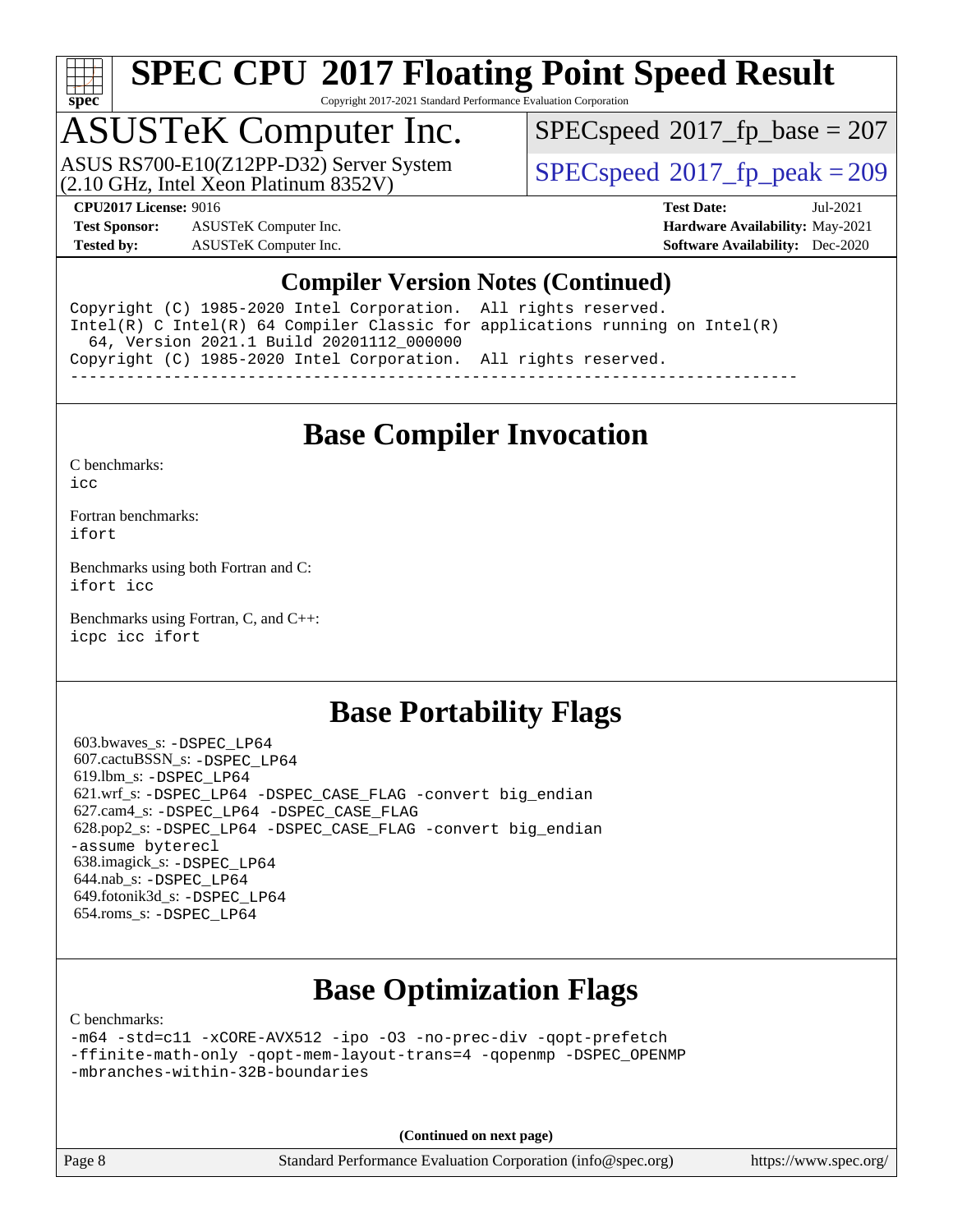

Copyright 2017-2021 Standard Performance Evaluation Corporation

# ASUSTeK Computer Inc.<br>ASUS RS700-E10(Z12PP-D32) Server System

(2.10 GHz, Intel Xeon Platinum 8352V)

[SPECspeed](http://www.spec.org/auto/cpu2017/Docs/result-fields.html#SPECspeed2017fpbase)<sup>®</sup>2017 fp base = 207

[SPECspeed](http://www.spec.org/auto/cpu2017/Docs/result-fields.html#SPECspeed2017fppeak)<sup>®</sup>2017 fp peak = 209

**[Test Sponsor:](http://www.spec.org/auto/cpu2017/Docs/result-fields.html#TestSponsor)** ASUSTeK Computer Inc. **[Hardware Availability:](http://www.spec.org/auto/cpu2017/Docs/result-fields.html#HardwareAvailability)** May-2021 **[Tested by:](http://www.spec.org/auto/cpu2017/Docs/result-fields.html#Testedby)** ASUSTeK Computer Inc. **[Software Availability:](http://www.spec.org/auto/cpu2017/Docs/result-fields.html#SoftwareAvailability)** Dec-2020

**[CPU2017 License:](http://www.spec.org/auto/cpu2017/Docs/result-fields.html#CPU2017License)** 9016 **[Test Date:](http://www.spec.org/auto/cpu2017/Docs/result-fields.html#TestDate)** Jul-2021

## **[Base Optimization Flags \(Continued\)](http://www.spec.org/auto/cpu2017/Docs/result-fields.html#BaseOptimizationFlags)**

#### [Fortran benchmarks](http://www.spec.org/auto/cpu2017/Docs/result-fields.html#Fortranbenchmarks):

[-m64](http://www.spec.org/cpu2017/results/res2021q3/cpu2017-20210802-28460.flags.html#user_FCbase_m64-icc) [-Wl,-z,muldefs](http://www.spec.org/cpu2017/results/res2021q3/cpu2017-20210802-28460.flags.html#user_FCbase_link_force_multiple1_b4cbdb97b34bdee9ceefcfe54f4c8ea74255f0b02a4b23e853cdb0e18eb4525ac79b5a88067c842dd0ee6996c24547a27a4b99331201badda8798ef8a743f577) [-DSPEC\\_OPENMP](http://www.spec.org/cpu2017/results/res2021q3/cpu2017-20210802-28460.flags.html#suite_FCbase_DSPEC_OPENMP) [-xCORE-AVX512](http://www.spec.org/cpu2017/results/res2021q3/cpu2017-20210802-28460.flags.html#user_FCbase_f-xCORE-AVX512) [-ipo](http://www.spec.org/cpu2017/results/res2021q3/cpu2017-20210802-28460.flags.html#user_FCbase_f-ipo) [-O3](http://www.spec.org/cpu2017/results/res2021q3/cpu2017-20210802-28460.flags.html#user_FCbase_f-O3) [-no-prec-div](http://www.spec.org/cpu2017/results/res2021q3/cpu2017-20210802-28460.flags.html#user_FCbase_f-no-prec-div) [-qopt-prefetch](http://www.spec.org/cpu2017/results/res2021q3/cpu2017-20210802-28460.flags.html#user_FCbase_f-qopt-prefetch) [-ffinite-math-only](http://www.spec.org/cpu2017/results/res2021q3/cpu2017-20210802-28460.flags.html#user_FCbase_f_finite_math_only_cb91587bd2077682c4b38af759c288ed7c732db004271a9512da14a4f8007909a5f1427ecbf1a0fb78ff2a814402c6114ac565ca162485bbcae155b5e4258871) [-qopt-mem-layout-trans=4](http://www.spec.org/cpu2017/results/res2021q3/cpu2017-20210802-28460.flags.html#user_FCbase_f-qopt-mem-layout-trans_fa39e755916c150a61361b7846f310bcdf6f04e385ef281cadf3647acec3f0ae266d1a1d22d972a7087a248fd4e6ca390a3634700869573d231a252c784941a8) [-qopenmp](http://www.spec.org/cpu2017/results/res2021q3/cpu2017-20210802-28460.flags.html#user_FCbase_qopenmp_16be0c44f24f464004c6784a7acb94aca937f053568ce72f94b139a11c7c168634a55f6653758ddd83bcf7b8463e8028bb0b48b77bcddc6b78d5d95bb1df2967) [-nostandard-realloc-lhs](http://www.spec.org/cpu2017/results/res2021q3/cpu2017-20210802-28460.flags.html#user_FCbase_f_2003_std_realloc_82b4557e90729c0f113870c07e44d33d6f5a304b4f63d4c15d2d0f1fab99f5daaed73bdb9275d9ae411527f28b936061aa8b9c8f2d63842963b95c9dd6426b8a) [-mbranches-within-32B-boundaries](http://www.spec.org/cpu2017/results/res2021q3/cpu2017-20210802-28460.flags.html#user_FCbase_f-mbranches-within-32B-boundaries) [-L/usr/local/jemalloc64-5.0.1/lib](http://www.spec.org/cpu2017/results/res2021q3/cpu2017-20210802-28460.flags.html#user_FCbase_jemalloc_link_path64_1_cc289568b1a6c0fd3b62c91b824c27fcb5af5e8098e6ad028160d21144ef1b8aef3170d2acf0bee98a8da324cfe4f67d0a3d0c4cc4673d993d694dc2a0df248b) [-ljemalloc](http://www.spec.org/cpu2017/results/res2021q3/cpu2017-20210802-28460.flags.html#user_FCbase_jemalloc_link_lib_d1249b907c500fa1c0672f44f562e3d0f79738ae9e3c4a9c376d49f265a04b9c99b167ecedbf6711b3085be911c67ff61f150a17b3472be731631ba4d0471706)

[Benchmarks using both Fortran and C](http://www.spec.org/auto/cpu2017/Docs/result-fields.html#BenchmarksusingbothFortranandC):

```
-m64 -std=c11 -Wl,-z,muldefs -xCORE-AVX512 -ipo -O3 -no-prec-div
-qopt-prefetch -ffinite-math-only -qopt-mem-layout-trans=4 -qopenmp
-DSPEC_OPENMP -mbranches-within-32B-boundaries -nostandard-realloc-lhs
-L/usr/local/jemalloc64-5.0.1/lib -ljemalloc
```
#### [Benchmarks using Fortran, C, and C++:](http://www.spec.org/auto/cpu2017/Docs/result-fields.html#BenchmarksusingFortranCandCXX)

```
-m64 -std=c11 -Wl,-z,muldefs -xCORE-AVX512 -ipo -O3 -no-prec-div
-qopt-prefetch -ffinite-math-only -qopt-mem-layout-trans=4 -qopenmp
-DSPEC_OPENMP -mbranches-within-32B-boundaries -nostandard-realloc-lhs
-L/usr/local/jemalloc64-5.0.1/lib -ljemalloc
```
### **[Peak Compiler Invocation](http://www.spec.org/auto/cpu2017/Docs/result-fields.html#PeakCompilerInvocation)**

[C benchmarks \(except as noted below\)](http://www.spec.org/auto/cpu2017/Docs/result-fields.html#Cbenchmarksexceptasnotedbelow): [icc](http://www.spec.org/cpu2017/results/res2021q3/cpu2017-20210802-28460.flags.html#user_CCpeak_intel_icc_66fc1ee009f7361af1fbd72ca7dcefbb700085f36577c54f309893dd4ec40d12360134090235512931783d35fd58c0460139e722d5067c5574d8eaf2b3e37e92)

644.nab\_s: [icx](http://www.spec.org/cpu2017/results/res2021q3/cpu2017-20210802-28460.flags.html#user_peakCCLD644_nab_s_intel_icx_fe2d28d19ae2a5db7c42fe0f2a2aed77cb715edd4aeb23434404a8be6683fe239869bb6ca8154ca98265c2e3b9226a719a0efe2953a4a7018c379b7010ccf087)

[Fortran benchmarks](http://www.spec.org/auto/cpu2017/Docs/result-fields.html#Fortranbenchmarks): [ifort](http://www.spec.org/cpu2017/results/res2021q3/cpu2017-20210802-28460.flags.html#user_FCpeak_intel_ifort_8111460550e3ca792625aed983ce982f94888b8b503583aa7ba2b8303487b4d8a21a13e7191a45c5fd58ff318f48f9492884d4413fa793fd88dd292cad7027ca)

[Benchmarks using both Fortran and C](http://www.spec.org/auto/cpu2017/Docs/result-fields.html#BenchmarksusingbothFortranandC): [ifort](http://www.spec.org/cpu2017/results/res2021q3/cpu2017-20210802-28460.flags.html#user_CC_FCpeak_intel_ifort_8111460550e3ca792625aed983ce982f94888b8b503583aa7ba2b8303487b4d8a21a13e7191a45c5fd58ff318f48f9492884d4413fa793fd88dd292cad7027ca) [icc](http://www.spec.org/cpu2017/results/res2021q3/cpu2017-20210802-28460.flags.html#user_CC_FCpeak_intel_icc_66fc1ee009f7361af1fbd72ca7dcefbb700085f36577c54f309893dd4ec40d12360134090235512931783d35fd58c0460139e722d5067c5574d8eaf2b3e37e92)

[Benchmarks using Fortran, C, and C++:](http://www.spec.org/auto/cpu2017/Docs/result-fields.html#BenchmarksusingFortranCandCXX) [icpc](http://www.spec.org/cpu2017/results/res2021q3/cpu2017-20210802-28460.flags.html#user_CC_CXX_FCpeak_intel_icpc_c510b6838c7f56d33e37e94d029a35b4a7bccf4766a728ee175e80a419847e808290a9b78be685c44ab727ea267ec2f070ec5dc83b407c0218cded6866a35d07) [icc](http://www.spec.org/cpu2017/results/res2021q3/cpu2017-20210802-28460.flags.html#user_CC_CXX_FCpeak_intel_icc_66fc1ee009f7361af1fbd72ca7dcefbb700085f36577c54f309893dd4ec40d12360134090235512931783d35fd58c0460139e722d5067c5574d8eaf2b3e37e92) [ifort](http://www.spec.org/cpu2017/results/res2021q3/cpu2017-20210802-28460.flags.html#user_CC_CXX_FCpeak_intel_ifort_8111460550e3ca792625aed983ce982f94888b8b503583aa7ba2b8303487b4d8a21a13e7191a45c5fd58ff318f48f9492884d4413fa793fd88dd292cad7027ca)

### **[Peak Portability Flags](http://www.spec.org/auto/cpu2017/Docs/result-fields.html#PeakPortabilityFlags)**

Same as Base Portability Flags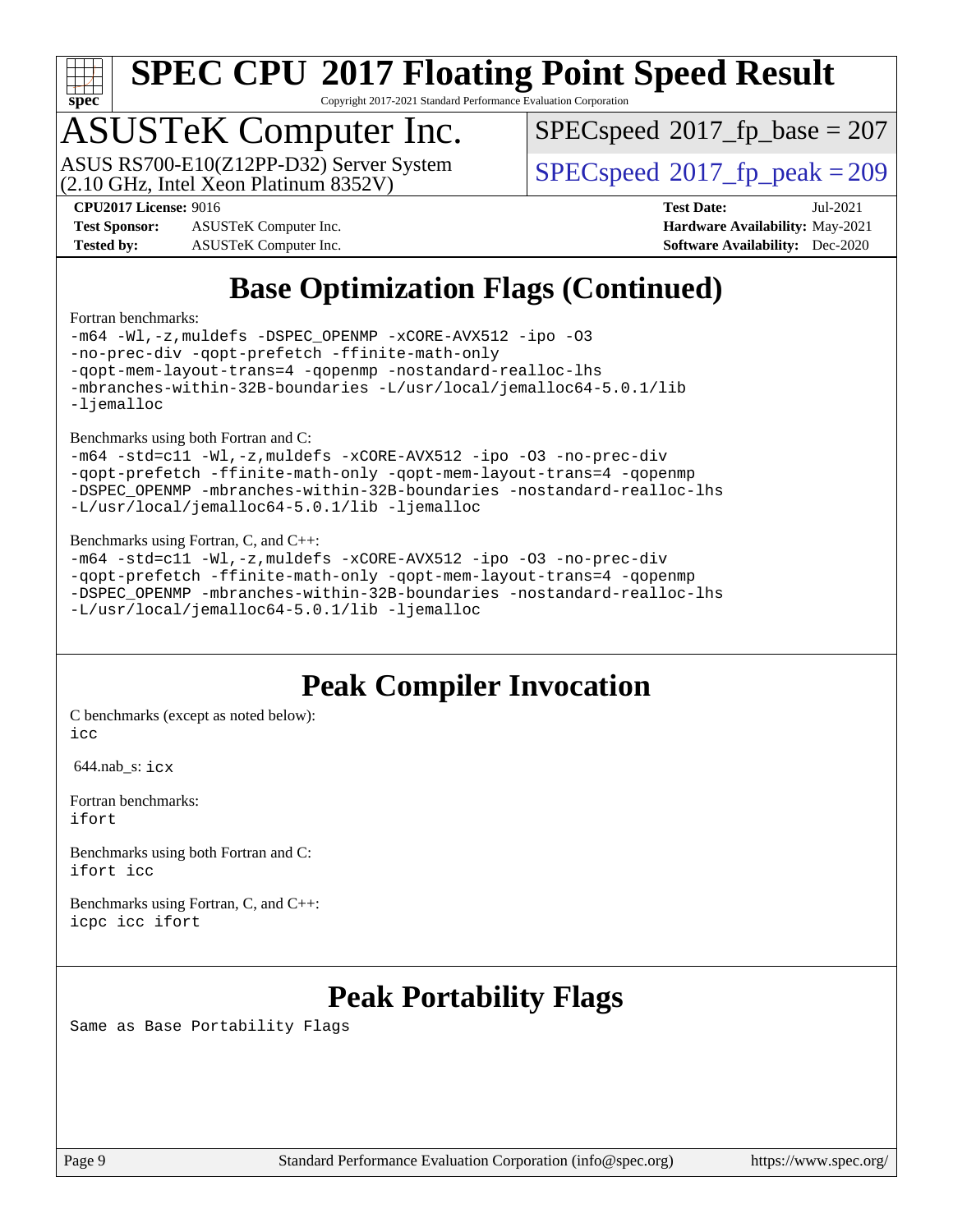

Copyright 2017-2021 Standard Performance Evaluation Corporation

## ASUSTeK Computer Inc.

(2.10 GHz, Intel Xeon Platinum 8352V) ASUS RS700-E10(Z12PP-D32) Server System  $\vert$  [SPECspeed](http://www.spec.org/auto/cpu2017/Docs/result-fields.html#SPECspeed2017fppeak)®2017 fp\_peak = 209

 $SPECspeed^{\circledcirc}2017_fp\_base = 207$  $SPECspeed^{\circledcirc}2017_fp\_base = 207$ 

**[Test Sponsor:](http://www.spec.org/auto/cpu2017/Docs/result-fields.html#TestSponsor)** ASUSTeK Computer Inc. **[Hardware Availability:](http://www.spec.org/auto/cpu2017/Docs/result-fields.html#HardwareAvailability)** May-2021 **[Tested by:](http://www.spec.org/auto/cpu2017/Docs/result-fields.html#Testedby)** ASUSTeK Computer Inc. **[Software Availability:](http://www.spec.org/auto/cpu2017/Docs/result-fields.html#SoftwareAvailability)** Dec-2020

**[CPU2017 License:](http://www.spec.org/auto/cpu2017/Docs/result-fields.html#CPU2017License)** 9016 **[Test Date:](http://www.spec.org/auto/cpu2017/Docs/result-fields.html#TestDate)** Jul-2021

#### **[Peak Optimization Flags](http://www.spec.org/auto/cpu2017/Docs/result-fields.html#PeakOptimizationFlags)**

```
C benchmarks:
```
 $619.$ lbm\_s: basepeak = yes

638.imagick\_s: basepeak = yes

```
 644.nab_s: -m64 -Wl,-z,muldefs -xCORE-AVX512 -Ofast -ffast-math
-flto -mfpmath=sse -funroll-loops -fiopenmp
-qopt-mem-layout-trans=4
-fimf-accuracy-bits=14:sqrt
-mbranches-within-32B-boundaries
-L/usr/local/jemalloc64-5.0.1/lib -ljemalloc
```
[Fortran benchmarks](http://www.spec.org/auto/cpu2017/Docs/result-fields.html#Fortranbenchmarks):

```
 603.bwaves_s: -m64 -Wl,-z,muldefs -prof-gen(pass 1) -prof-use(pass 2)
-DSPEC_SUPPRESS_OPENMP -DSPEC_OPENMP -ipo -xCORE-AVX512
-O3 -no-prec-div -qopt-prefetch -ffinite-math-only
-qopt-mem-layout-trans=4 -qopenmp -nostandard-realloc-lhs
-mbranches-within-32B-boundaries
-L/usr/local/jemalloc64-5.0.1/lib -ljemalloc
```
649.fotonik3d\_s: Same as 603.bwaves\_s

 $654$ .roms\_s: basepeak = yes

[Benchmarks using both Fortran and C](http://www.spec.org/auto/cpu2017/Docs/result-fields.html#BenchmarksusingbothFortranandC):

```
 621.wrf_s: -m64 -std=c11 -Wl,-z,muldefs -prof-gen(pass 1)
-prof-use(pass 2) -ipo -xCORE-AVX512 -O3 -no-prec-div
-qopt-prefetch -ffinite-math-only -qopt-mem-layout-trans=4
-DSPEC_SUPPRESS_OPENMP -qopenmp -DSPEC_OPENMP
-mbranches-within-32B-boundaries -nostandard-realloc-lhs
-L/usr/local/jemalloc64-5.0.1/lib -ljemalloc
```

```
627.cam4<sub>-</sub>s: basepeak = yes
```
 $628.pop2_s:$  basepeak = yes

[Benchmarks using Fortran, C, and C++:](http://www.spec.org/auto/cpu2017/Docs/result-fields.html#BenchmarksusingFortranCandCXX)

 $607$ .cactuBSSN\_s: basepeak = yes